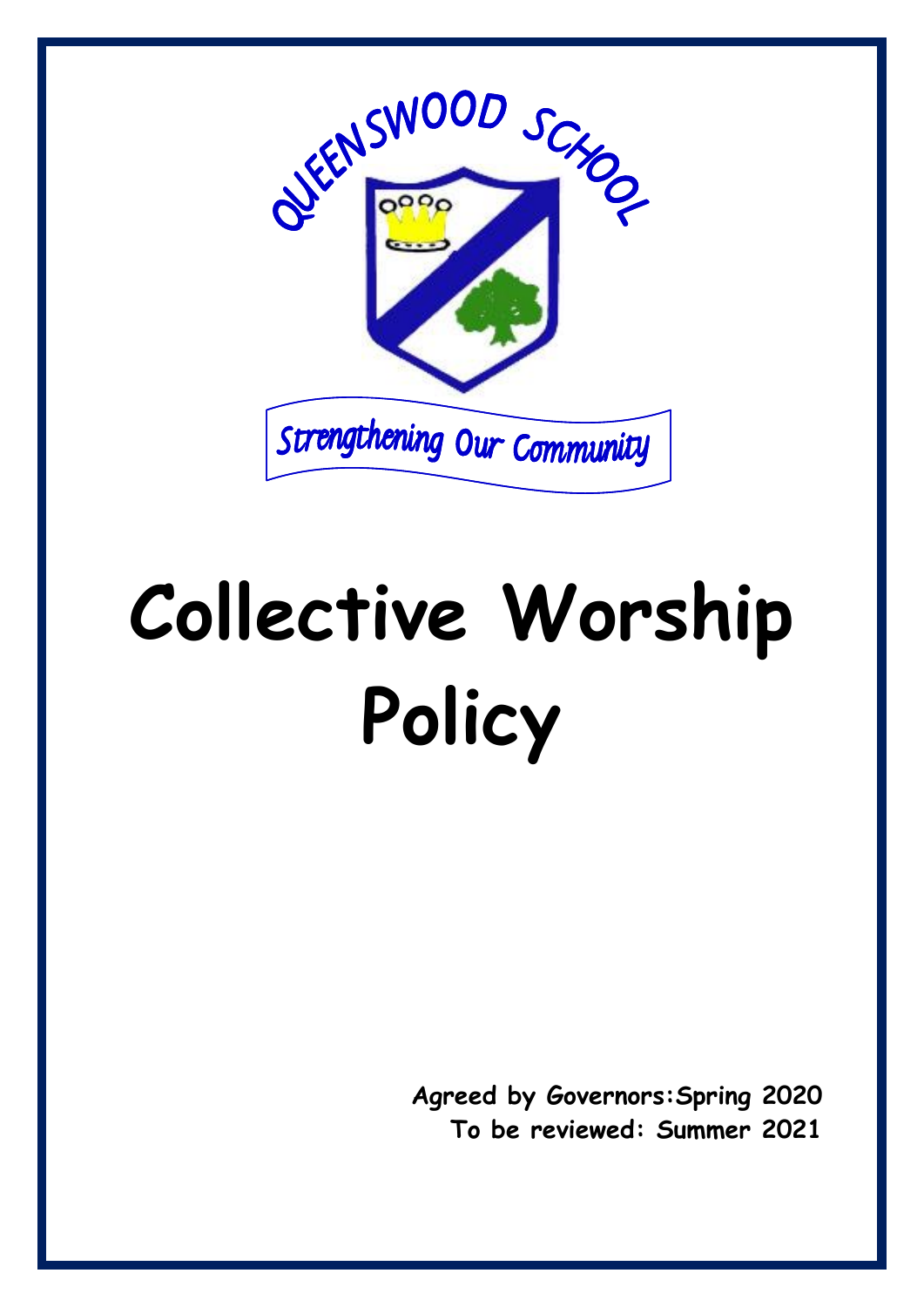# **BACKGROUND TO COLLECTIVE WORSHIP AT OUR SCHOOL**

It is a legal requirement that all registered school age pupils take part in an act of worship each day. These acts of worship must be "wholly or mainly of a broadly Christian Character" for the majority of the time. They must also be "appropriate, having regard to the ages, aptitudes and family backgrounds of the pupils".

Families who send their children to this school are *in the main 'from non-religious backgrounds though a range of faith backgrounds, including Hindu, Muslim, and some children from practising Christian families are represented.* We recognise that in asking our children to worship we have to consider the background that our children come from and it is therefore not the practice of this school to preach to or convert the children. The faith background of both the staff and the child's family is respected at all times.

The head teacher is responsible (under the School Standards and Framework Act 1998) for arranging the daily collective worship after consulting with the governing body. Parents of a pupil at a community, foundation or voluntary school have a right to withdraw their children from collective worship. If a parent asks for their child to be wholly or partly excused from attending collective worship at the school the school must comply unless the request is withdrawn. Any parent who wishes to exercise this right should consult the head teacher. Teachers may also withdraw from collective worship.

We are awaiting the publication of the revised Telford and Wrekin SACRE document to provide further guidance.

# **SOME DEFINITIONS**

### **Collective worship**

Worship from within a faith tradition has a very specific definition. A school community is not a worshipping community and the law recognises this by requiring "collective" not "corporate" worship. Broadly, worship in school is more appropriately referred to as worth-ship. This might encompass what is offered in a spirit of admiration, celebration and respect to God and/or people of excellence, worthy of honour and by extension to concepts, principles and conduct which are worthy of celebration as examples of the highest achievements of the human spirit.

Worship defined in this way draws on literature, music, art, drama and other sources of inspiration and reflection for pupils and staff whose religious and cultural backgrounds are of any faith or none. In this way collective worship is inclusive not exclusive.

### **Worship of a broadly Christian character**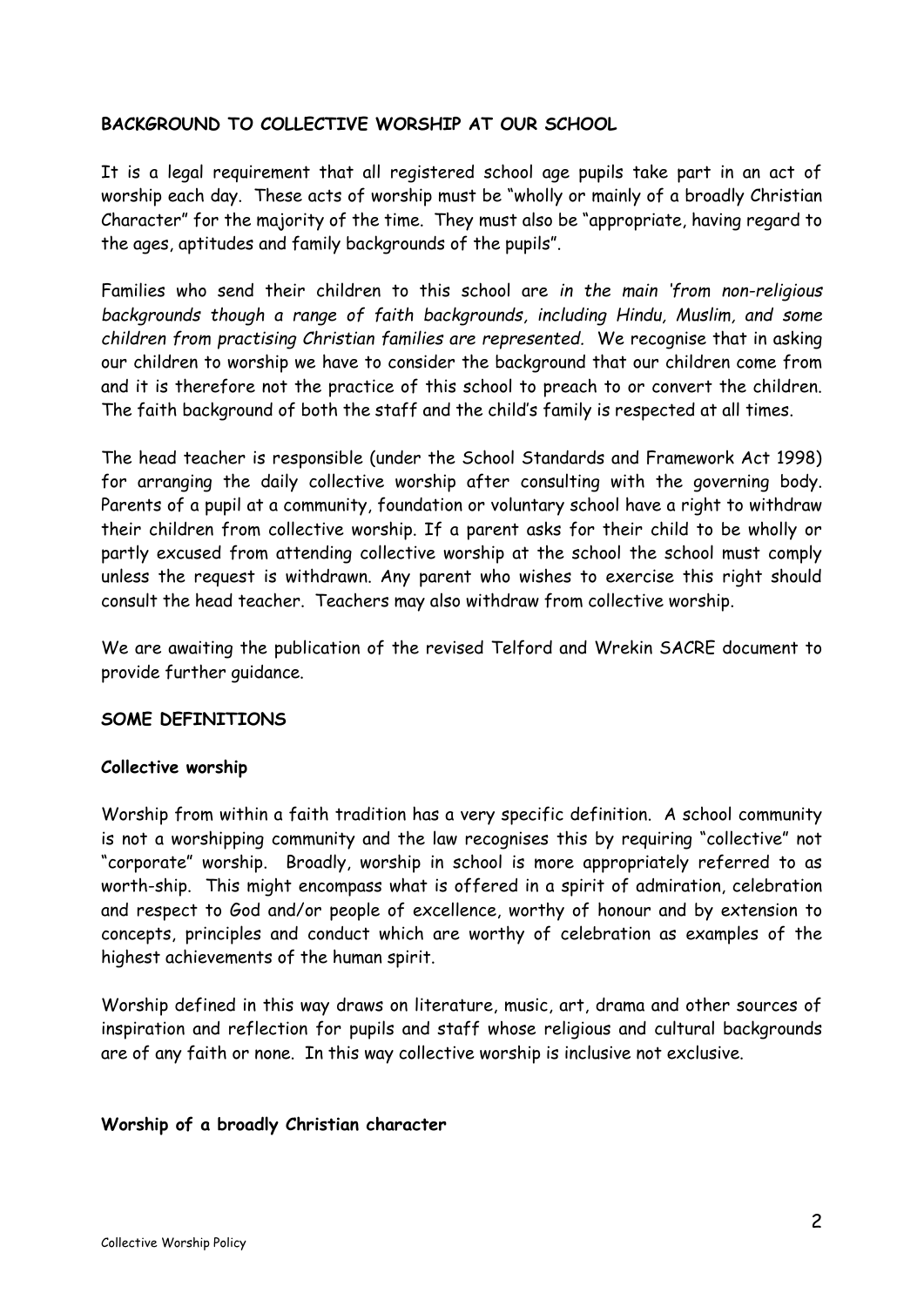The majority of acts of worship must be of a "broadly Christian character", and those that are must reflect the broad traditions of Christian belief without being denominational. Paragraphs 60-63 of the DFE Circular 1/94 asks schools to define this as according a special status to Jesus Christ.

If we are to be inclusive in our worship in this school, taking the family backgrounds of the children into consideration, then, when according a special status to Jesus Christ, all pupils, whatever their beliefs, need to be respected. It is therefore appropriate in this school to tell stories of the life of Jesus, but inappropriate for all children to be required to address Him in prayer.

Many of the characteristics of Christianity are shared by all the faiths. It is important to concentrate on these as well as those specific to Christianity.

# **VALUES AND AIMS**

We believe at this school that collective worship both supports and strengthens what we aim to do in every aspect of school life. Our caring ethos, and the value which we place on the development of the whole child; spiritually, morally, socially, culturally and intellectually is reflected in our worship. We value this special time in the school day for the space it gives children to develop a reflective approach to life and the ability to express their reflections in traditionally religious ways or any other appropriate manner.

Through our collective worship we aim to provide a caring and supporting environment for children to:

- Become increasingly aware of themselves as individuals and groups within the school and wider community
- Grow in understanding of the feelings of other people in every day situations and beliefs
- Explore the language which people use to express their feelings
- Deepen their sense of wonder about the world around them
- Grow in confidence when making a presentation to the group or whole school
- Respond freely to religious and/or spiritual stimulus
- Acknowledge diversity and affirm each person's life stance, whether it be religious or not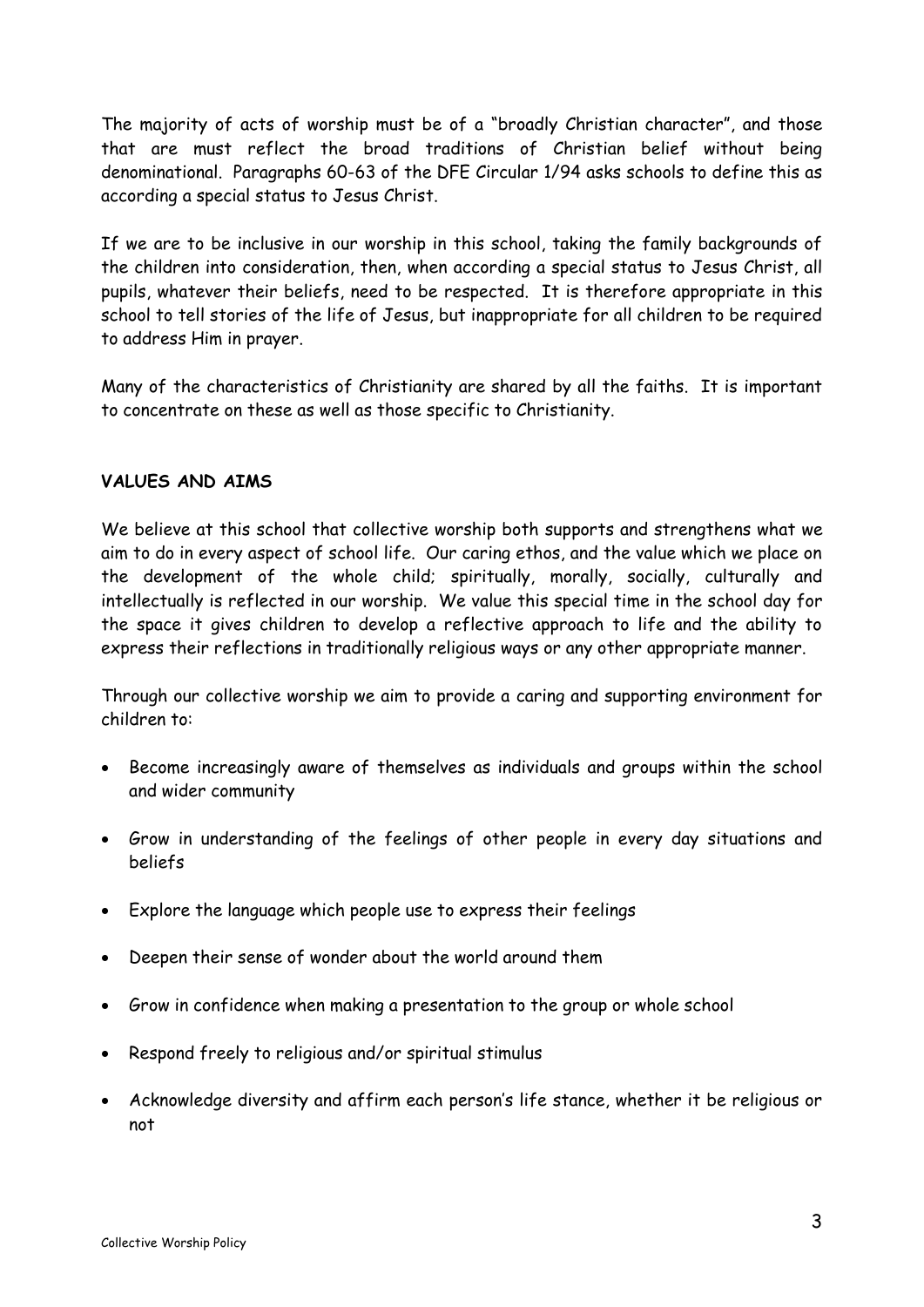Worship both reflects and nurtures the ethos of the whole school. It encompasses all aspects of school life and all areas of the curriculum so that every member of staff and every pupil may feel involved. In particular school worship here develops the feeling of belonging to a community which is essential for personal development and spiritual growth.

# **OBJECTIVES**

We see school worship as an educational opportunity with clear objectives. We use this time to encourage pupils to:

- Show interest in, and a concern for, members of the school community
- Celebrate special occasions together
- Show concern for the daily happenings in school life, the local community and the wider world
- Share appreciation of worthwhile projects undertaken by groups within the school
- Explore and review the variety of values, attitudes, standards, manifested in religions and society
- Reflect upon dimensions of human life the wonderful, beautiful, joyful, heroic, humorous, tragic, sorrowful, solemn….;
- Reflect on the way in which humankind has expressed the deepest spiritual feelings, through the creative and expressive arts, scientific discovery, religious practice, service to God and other people.

Assembly usually takes place on Monday, Wednesday and Friday at 10.25. Class based worship takes place on Tuesday and Thursday at 12.45.

Each week there is a theme for assemblies and Collective worship. The themes chosen are broad enough to allow all those leading worship to approach the theme from their own perspective and are closely linked to the British Values.

This pattern is flexible and on occasions it is recognised that teachers may feel that they need to respond to local or national events.

**Equal Opportunities** (see Equal Opportunities Policy)

Equal opportunities is about ensuring that every member of the school community is regarded as being of equal worth and importance, irrespective of culture, race, gender,